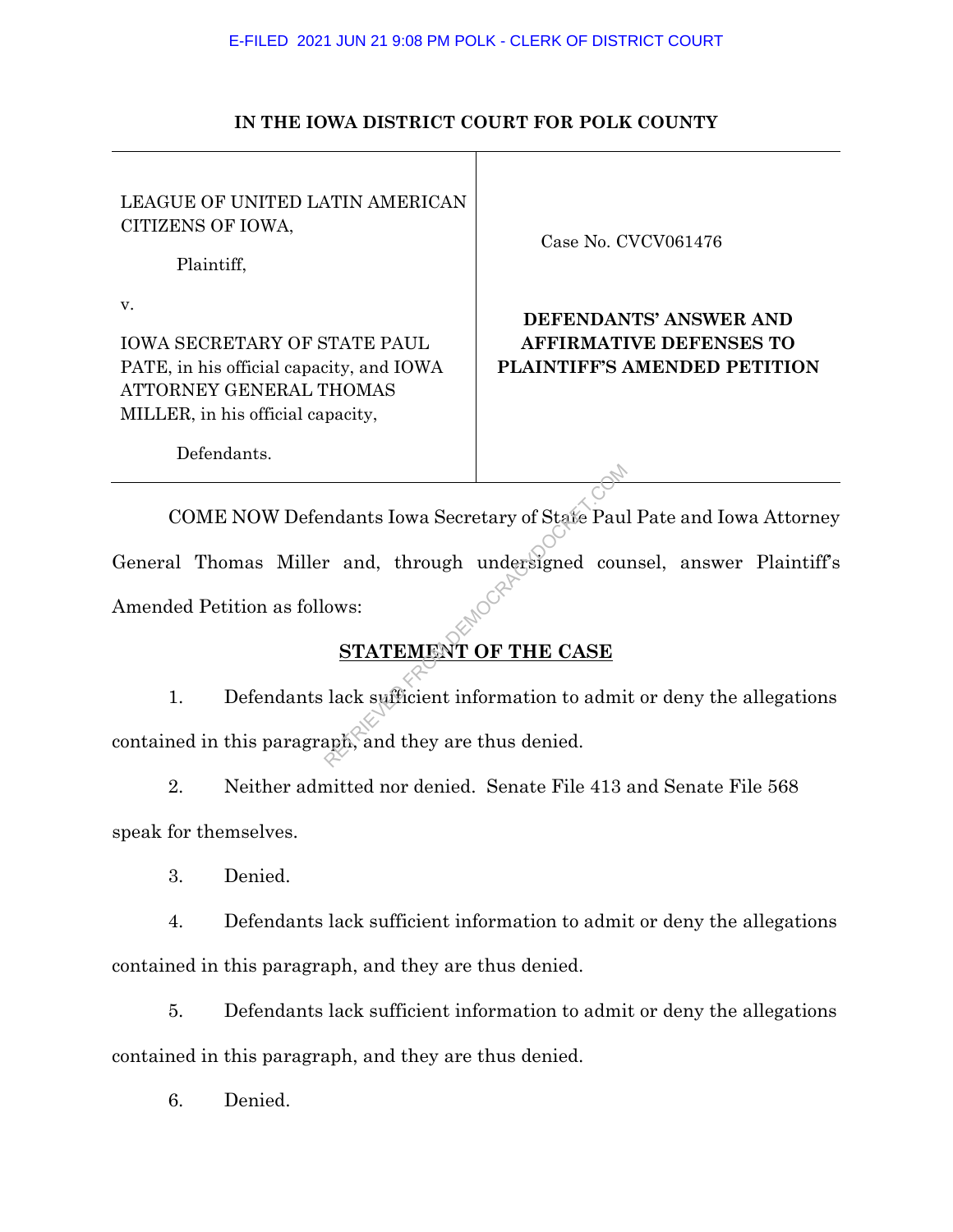- 7. Denied.
- 8. Denied.
- 9. Denied.

## **JURISDICTION AND VENUE**

- 10. Admitted.
- 11. Admitted.

## **PARTIES**

12. Defendants lack sufficient information to admit or deny the allegations

13. Defendants answer that Iowa law speaks for itself regarding the duties of Iowa Secretary of State Paul Pate. Any remaining allegations are denied.

contained in this paragraph, and they are thus denied.<br>
13. Defendants answer that Iowa law speaks for it<br>
of Iowa Secretary of State Paul Pate. Any remaining allega<br>
14. Defendants answer that Iowa law speaks for it<br>
of I 14. Defendants answer that Iowa law speaks for itself regarding the duties of Iowa Attorney General Thomas Miller. Any remaining allegations are denied.

# **FACTUAL ALLEGATIONS**

15. Defendants lack sufficient information to admit or deny the allegations contained in this paragraph, and they are thus denied.

- 16. Denied.
- 17. Admitted.
- 18. Denied.

19. Defendants lack sufficient information to admit or deny the allegations contained in this paragraph, and they are thus denied.

20. Admitted.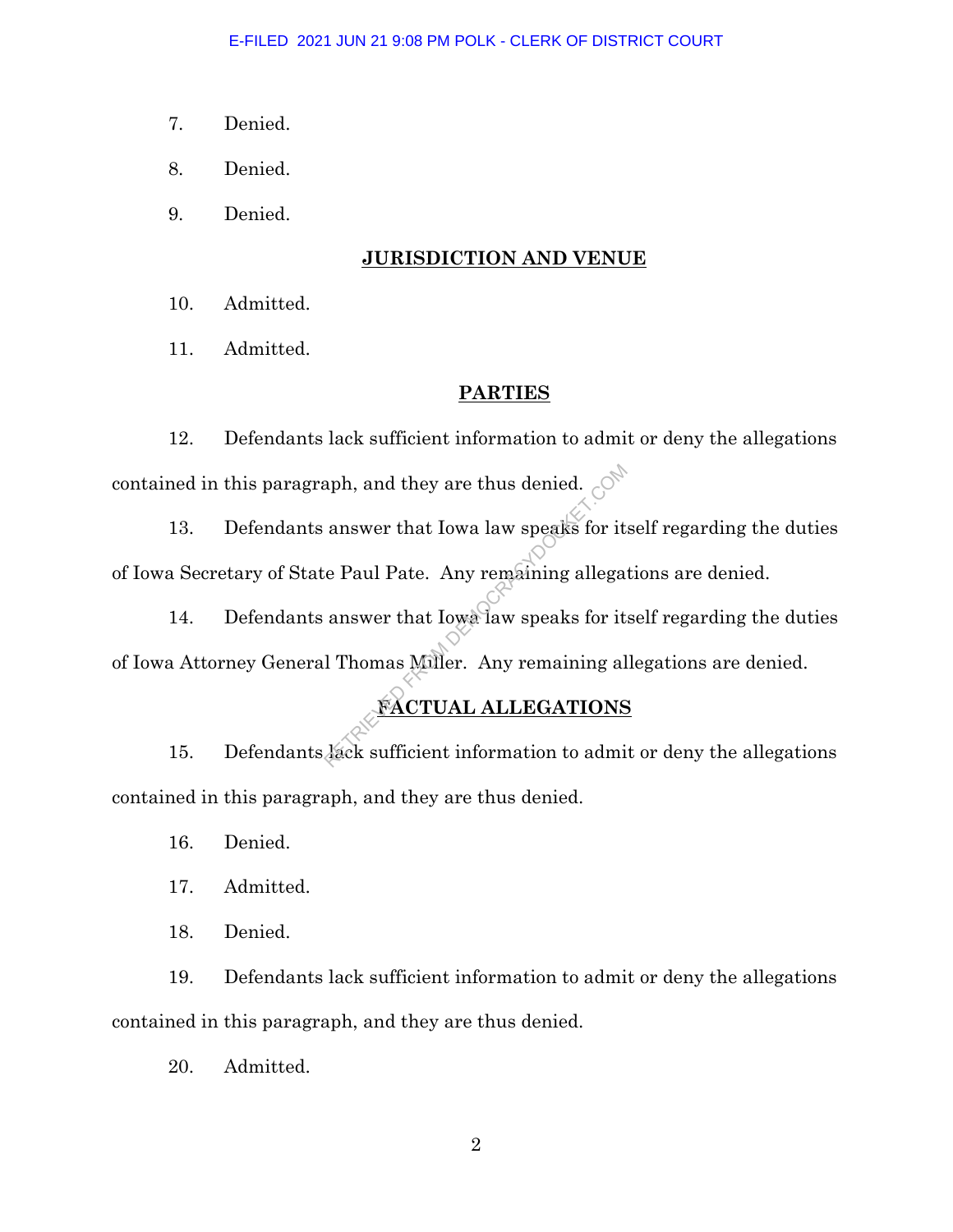21. Defendants lack sufficient information to admit or deny the allegations contained in this paragraph, and they are thus denied.

22. This paragraph contains a partial quote and is therefore denied.

23. Defendants lack sufficient information to admit or deny the allegations contained in this paragraph, and they are thus denied.

24. Defendants lack sufficient information to admit or deny the allegations contained in this paragraph, and they are thus denied.

25. Defendants lack sufficient information to admit or deny the allegations contained in this paragraph, and they are thus denied.

26. Defendants lack sufficient information to admit or deny the allegations contained in this paragraph, and they are thus denied. Republicant and they are thus denied.<br>
Reading the adminstration of a dminimagh, and they are thus denied.<br>
Reading the sufficient information to adminimagh, and they are thus denied.

27. Denied.

28. Defendants lack sufficient information to admit or deny the allegations contained in this paragraph, and they are thus denied.

29. Defendants lack sufficient information to admit or deny the allegations contained in this paragraph, and they are thus denied.

30. Defendants lack sufficient information to admit or deny the allegations contained in this paragraph, and they are thus denied.

31. Defendants lack sufficient information to admit or deny the allegations contained in this paragraph, and they are thus denied.

32. Defendants lack sufficient information to admit or deny the allegations contained in this paragraph, and they are thus denied.

3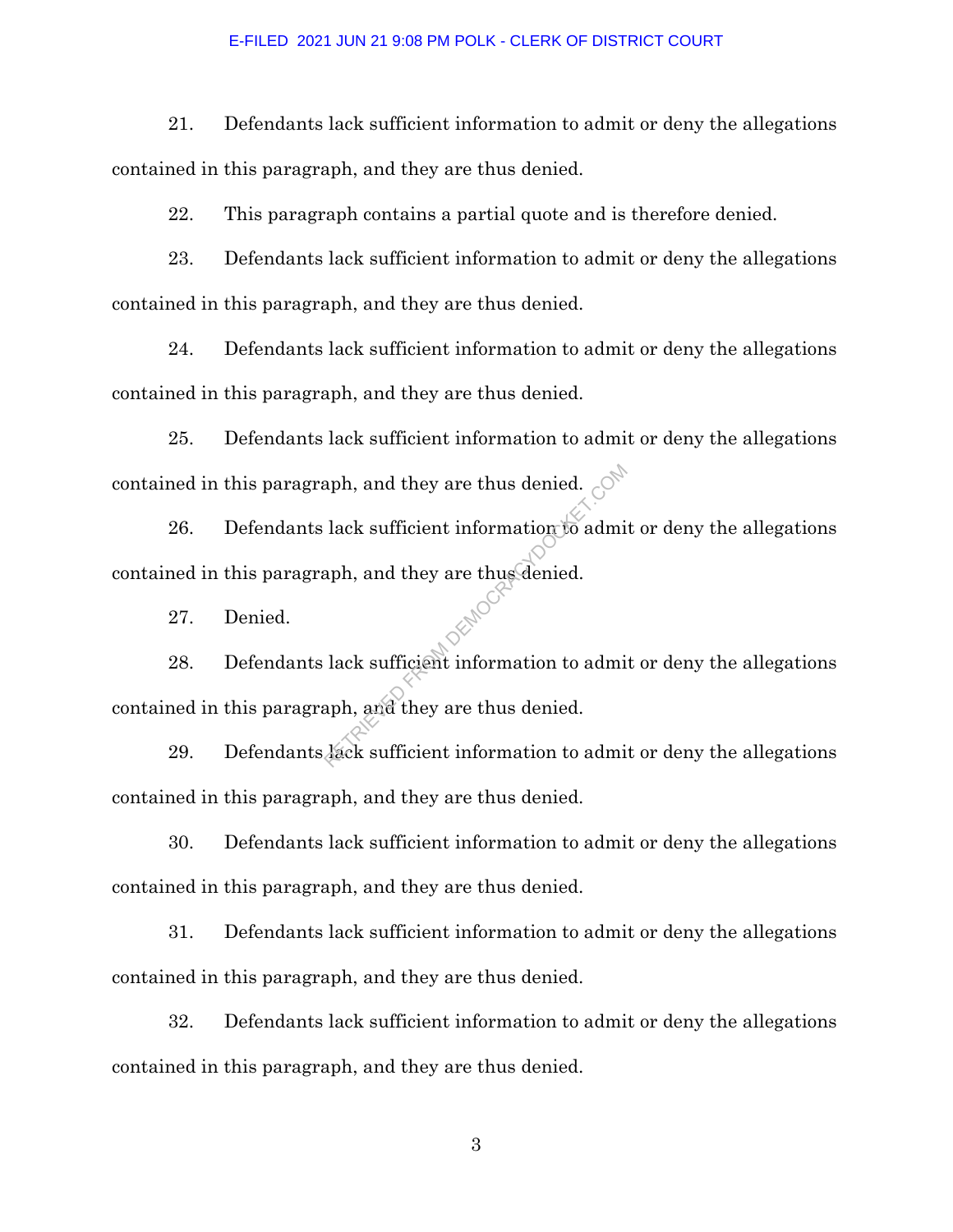33. Defendants lack sufficient information to admit or deny the allegations contained in this paragraph, and they are thus denied.

34. Defendants lack sufficient information to admit or deny the allegations contained in this paragraph, and they are thus denied.

35. Defendants lack sufficient information to admit or deny the allegations contained in this paragraph, and they are thus denied.

36. Defendants admit that SF 413 passed the Senate on February 23, 2021 and passed the House on February 24, 2021.

37. Defendants admit that Governor Reynolds signed SF 413 on March 8, 2021. SF 413 speaks for itself as to its effective date.

38. Defendants admit that SF 568 passed the House and Senate on May 19, 2021, and was signed by Governor Reynolds on June 8, 2021. The remaining allegations are neither admitted nor denied. SF 568 speaks for itself. admit that Governor Reynolds sught<br>itself as to its effective date.<br>admit that SF 568 passed the House<br>l by Governor Reynolds on June 8, 2<br>dmitted nor denied. SF 568 speaks

39. Denied.

40. Neither admitted nor denied. SF 413 and SF 568 speak for themselves.

41. Neither admitted nor denied. SF 413 and SF 568 speak for themselves.

42. Neither admitted nor denied. SF 413 and SF 568 speak for themselves.

43. Neither admitted nor denied. SF 413 and SF 568 speak for themselves.

4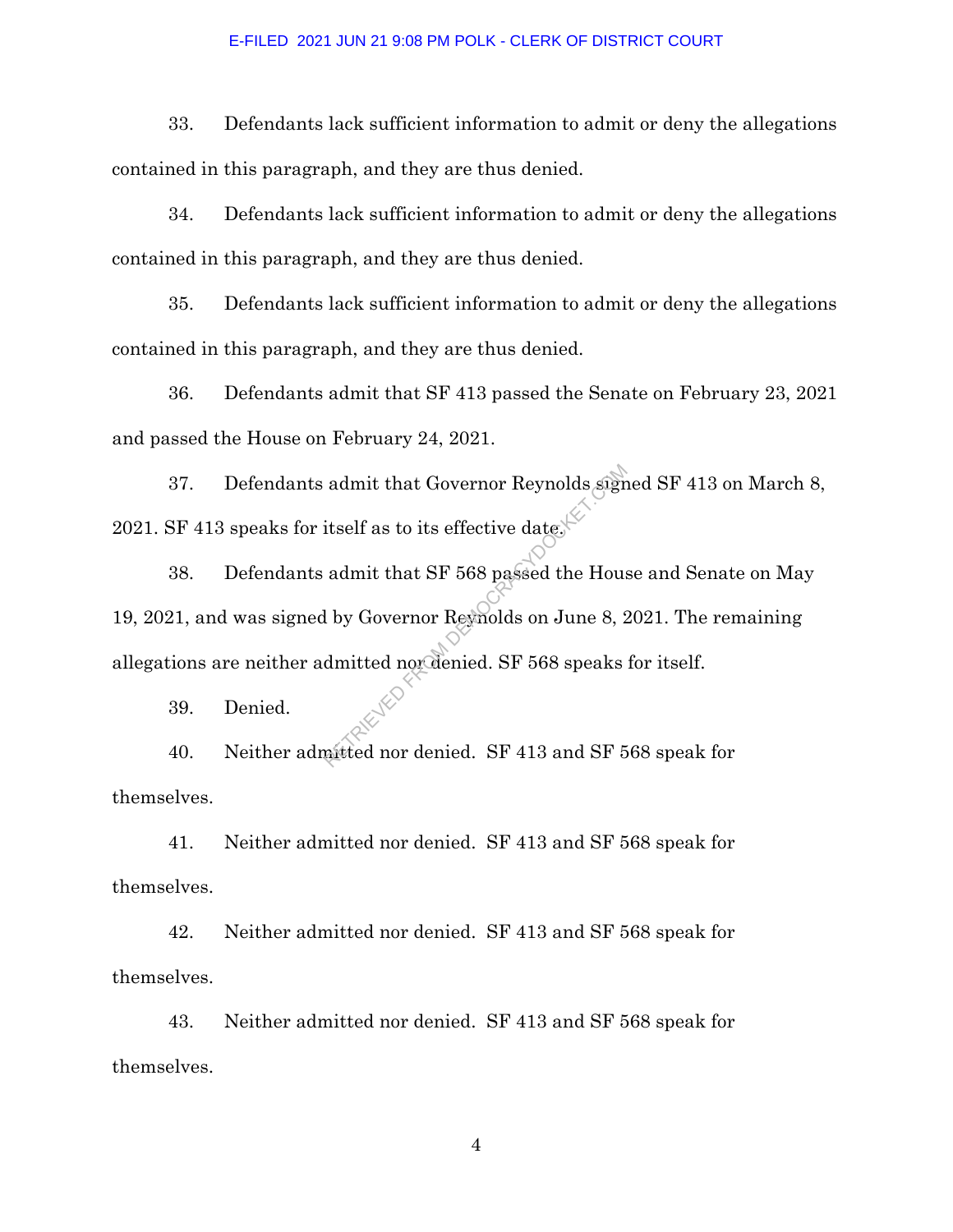44. Previous Iowa law speaks for itself. Defendants lack sufficient information to admit or deny the remaining allegations contained in this paragraph, and they are thus denied.

45. SF 413 and SF 568 speak for themselves. Defendants lack sufficient information to admit or deny the remaining allegations contained in this paragraph, and they are thus denied.

46. Neither admitted nor denied. SF 413 speaks for itself.

47. Denied.

48. Previous Iowa law speaks for itself. Defendants lack sufficient information to admit or deny the remaining allegations contained in this paragraph, and they are thus denied. wa law speaks for itself. Defendants<br>deny the remaining allegations cont<br>l.<br>initted nor denied. SF 568 speaks for<br>mitted nor denied. SF 413 speaks for

49. Neither admitted nor denied. SF 413 speaks for itself.

50. Neither admitted nor denied. SF 568 speaks for itself.

51. Denied.

52. Neither admitted nor denied. SF 413 speaks for itself.

53. Neither admitted nor denied. SF 413 speaks for itself.

54. Neither admitted nor denied. SF 413 and SF 568 speak for themselves.

55. Neither admitted nor denied. SF 568 speaks for itself.

56. Neither admitted nor denied. Iowa law speaks for itself.

57. Denied.

58. Neither admitted nor denied. SF 413 speaks for itself.

5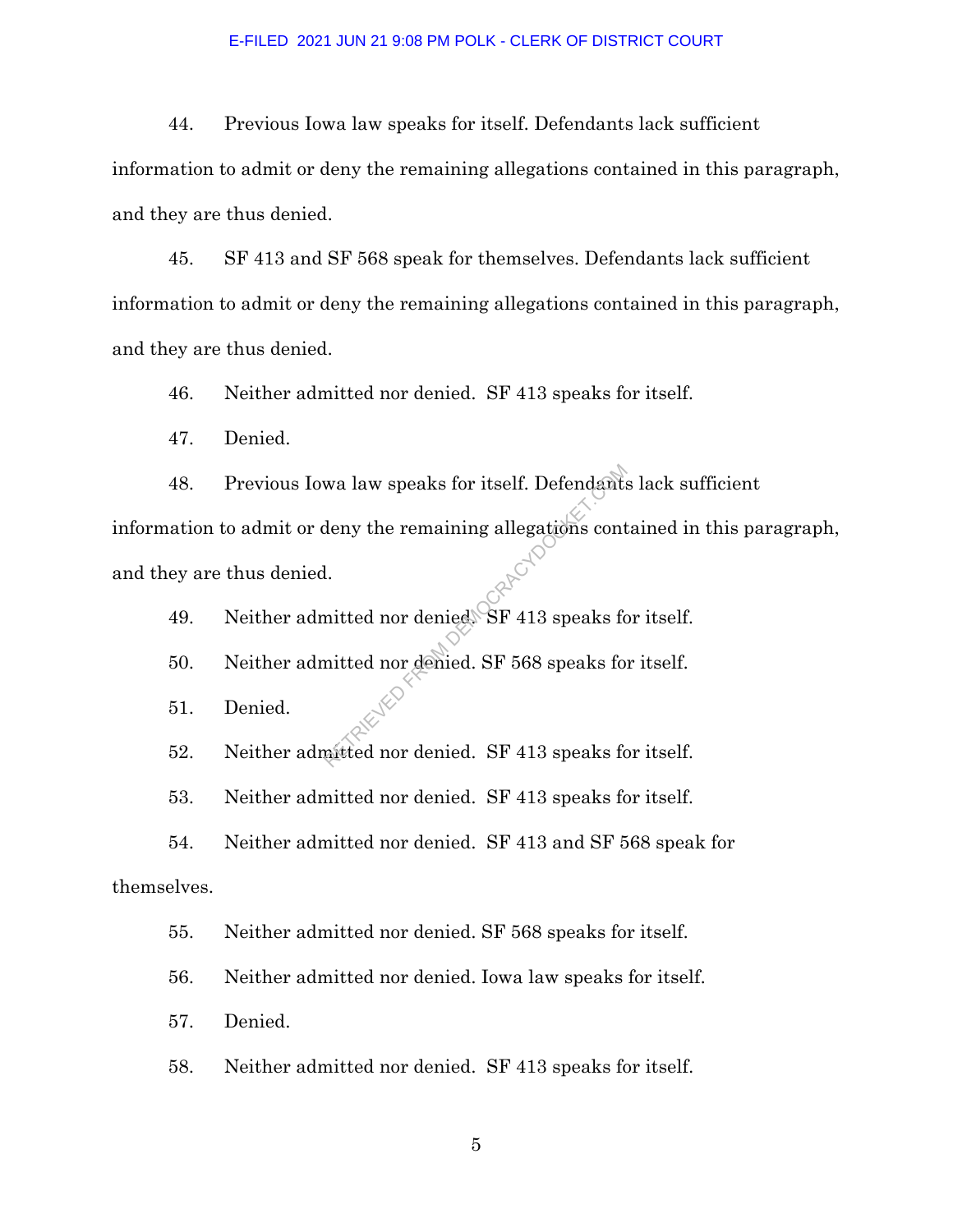59. Neither admitted nor denied. SF 413 speaks for itself.

- 60. Denied.
- 61. Neither admitted nor denied. Previous Iowa law speaks for itself.
- 62. Neither admitted nor denied. SF 413 speaks for itself.
- 63. Neither admitted nor denied. SF 413 speaks for itself.
- 64. SF 413 speaks for itself. Defendants lack sufficient information to

admit or deny the remaining allegations contained in this paragraph, and they are thus denied.

- 65. SF 413 speaks for itself. The remaining allegations are denied.
- 66. Neither admitted nor denied. SF 413 speaks for itself.
- 67. SF 413 speaks for itself. The remaining allegations are denied. FROM DEMOC
- 68. Denied.
- 69. Denied.

70. Defendants lack sufficient information to admit or deny the allegations contained in this paragraph, and they are thus denied.

- 71. Denied.
- 72. Denied.
- 73. Denied.
- 74. Denied.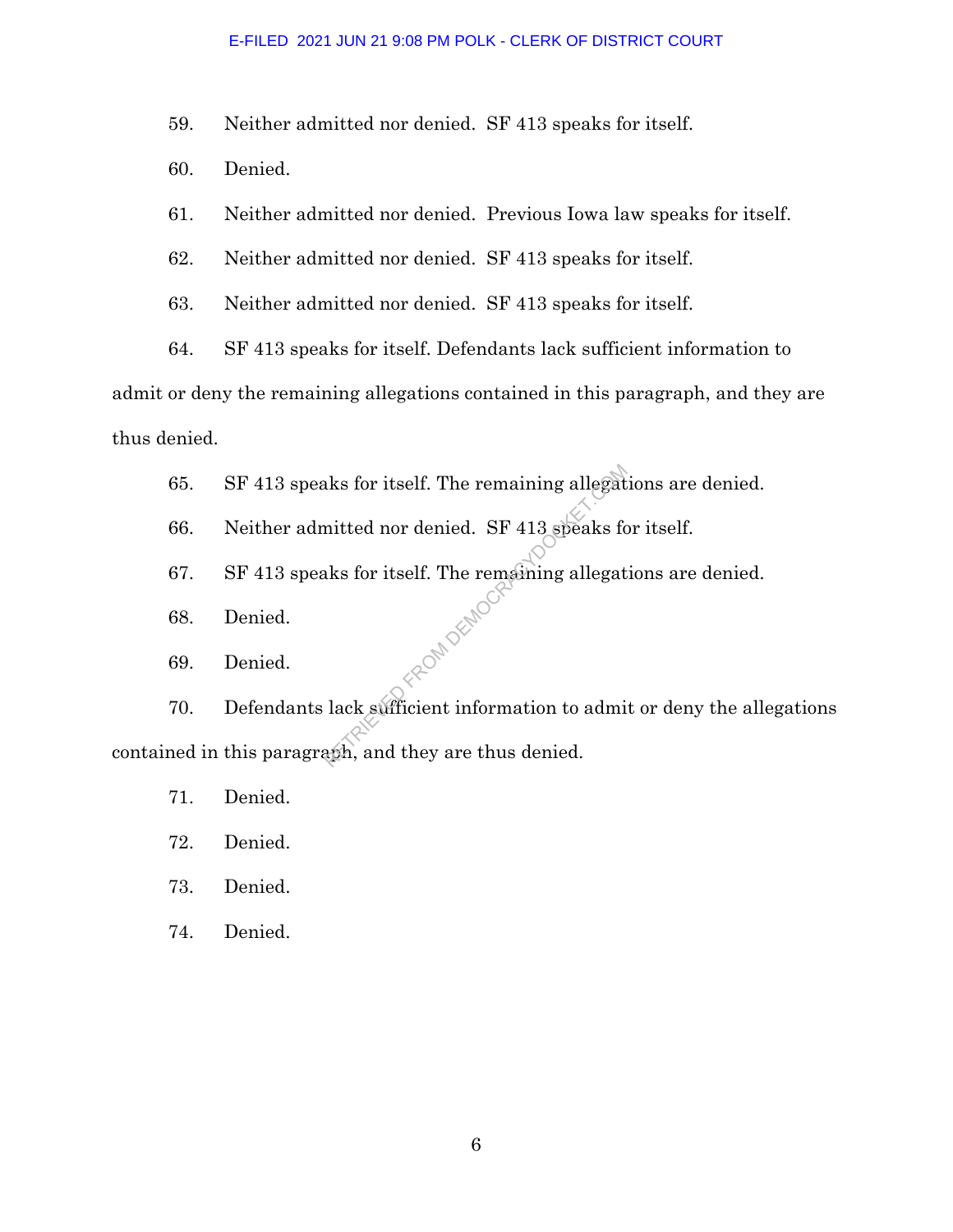## **CAUSES OF ACTION COUNT I**

75. Defendants restate their answers to paragraphs 1-75 as if fully set

forth herein.

76. Iowa law speaks for itself. Any remaining allegations are denied.

RETRIEVED FROM DEMOCRACYDOCKET.COM

- 77. Denied.
- 78. Denied.
- 79. Denied.
- 80. Denied.
- 81. Denied.
- 82. Denied.
- 83. Denied.
- 84. Denied.
- 85. Denied.
- 86. Denied.
- 87. Denied.
- 88. Denied.

## **COUNT II**

89. Defendants restate their answers to paragraphs 1-88 as if fully set forth herein.

- 90. Iowa law speaks for itself. Any remaining allegations are denied.
- 91. Denied.
- 92. The caselaw speaks for itself. Any remaining allegations are denied.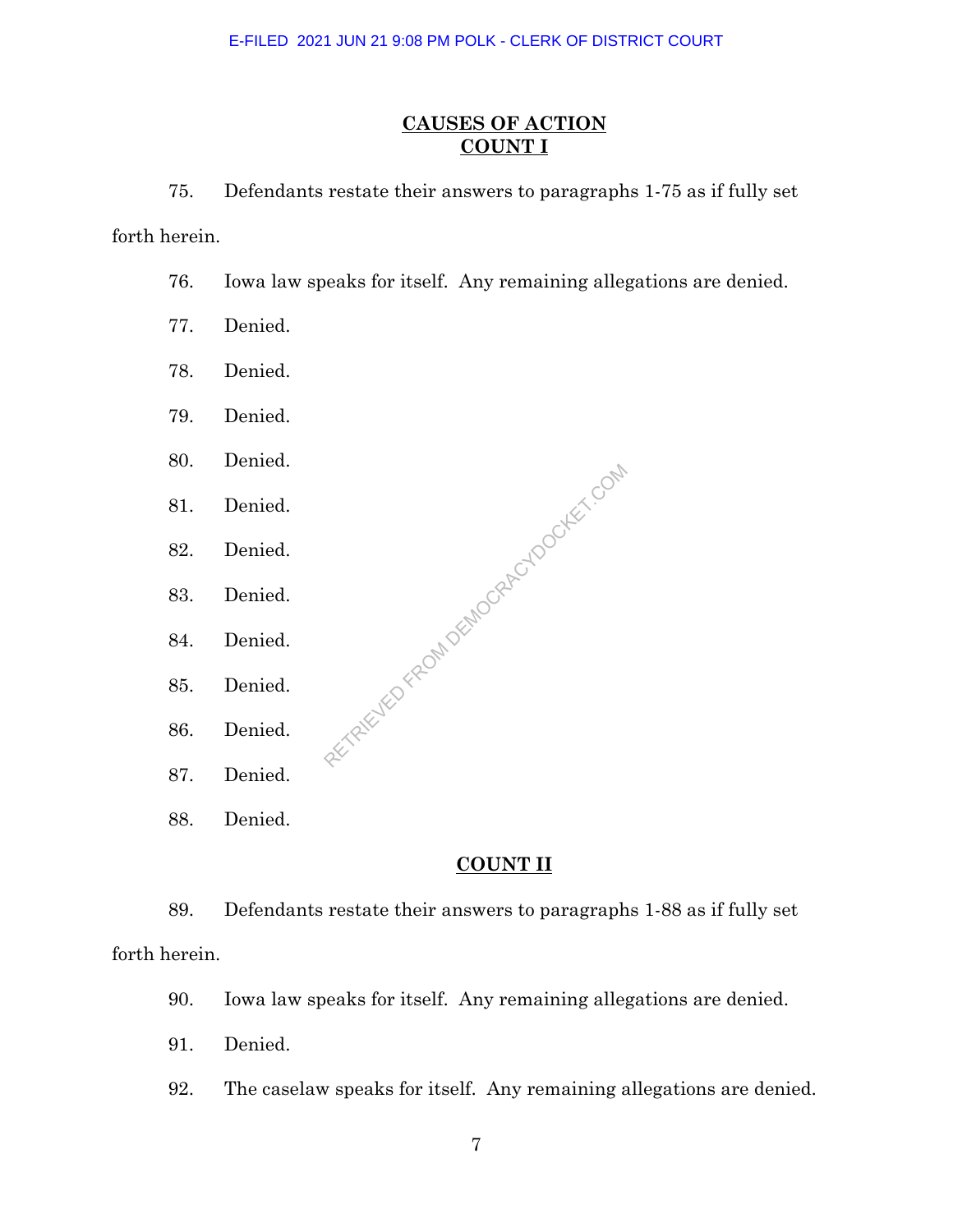93. Denied.

94. Denied.

### **COUNT III**

95. Defendants restate their answers to paragraphs 1-94 as if fully set forth herein.

96. Iowa law speaks for itself. Any remaining allegations are denied.

97. Denied.

98. Denied.

99. Denied.

100. Denied.

101. Denied.

**COUNT IV MOOCKET COM** 

102. Defendants restate their answers to paragraphs 1-101 as if fully set forth herein.

103. Iowa and federal law speaks for itself. Any remaining allegations are denied.

104. Iowa and federal law speaks for itself. Any remaining allegations are denied.

105. Denied.

106. Denied.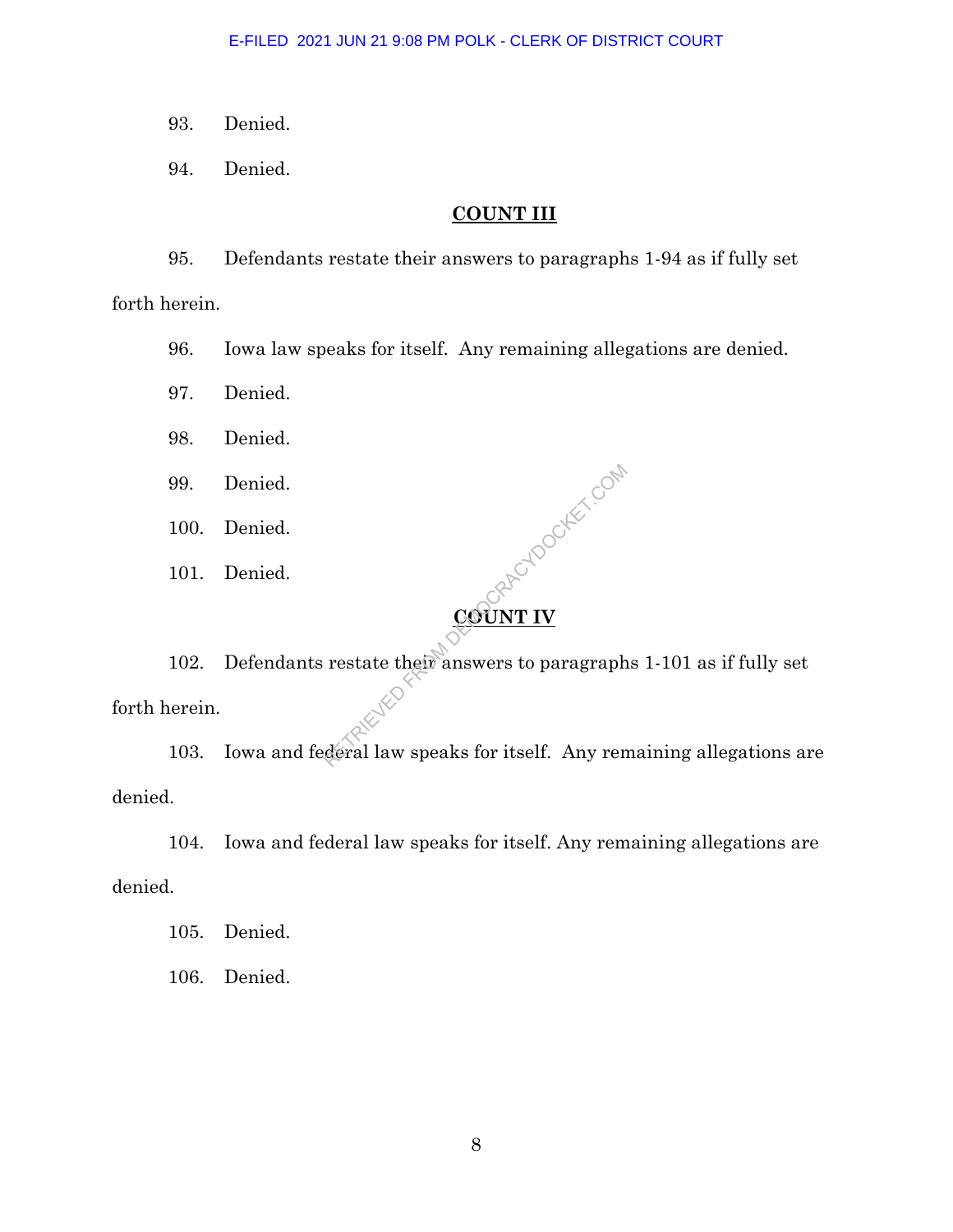## **AFFIRMATIVE DEFENSES**

1. Plaintiff lacks standing.

2. Plaintiff failed to state a claim upon which relief can be granted.

3. Plaintiff's claims are barred in whole or in part by the equitable

doctrines of laches, estoppel, and/or unclean hands.

4. Any harm to Plaintiff results for its own acts or omissions for which

Defendants are not responsible.

5. Pending further discovery, Defendants reserve the right to plead

additional defenses as necessary.

WHEREFORE, Defendants respectfully request that the Petition be denied.

Respectfully submitted,

THOMAS J. MILLER Attorney General of Iowa

*/s/ Matthew L. Gannon* MATTHEW L. GANNON First Assistant Attorney General Hoover Building, Second Floor Des Moines, Iowa 50319 PHONE: (515) 281-4951 FAX: (515) 281-4902 matt.gannon@ag.iowa.gov Expectfully request that<br>Respectfully submitt<br>Respectfully submitt<br>THOMAS J. MILLEI<br>THOMAS J. MILLEI<br>MATTHEW L. Ganimatter<br>First Assistant Attor

> */s/ Thomas J. Ogden* THOMAS J. OGDEN Assistant Attorney General Hoover Building, Second Floor Des Moines, Iowa 50319 PHONE: (515) 281-6700 FAX: (515) 281-4902 thomas.ogden@ag.iowa.gov